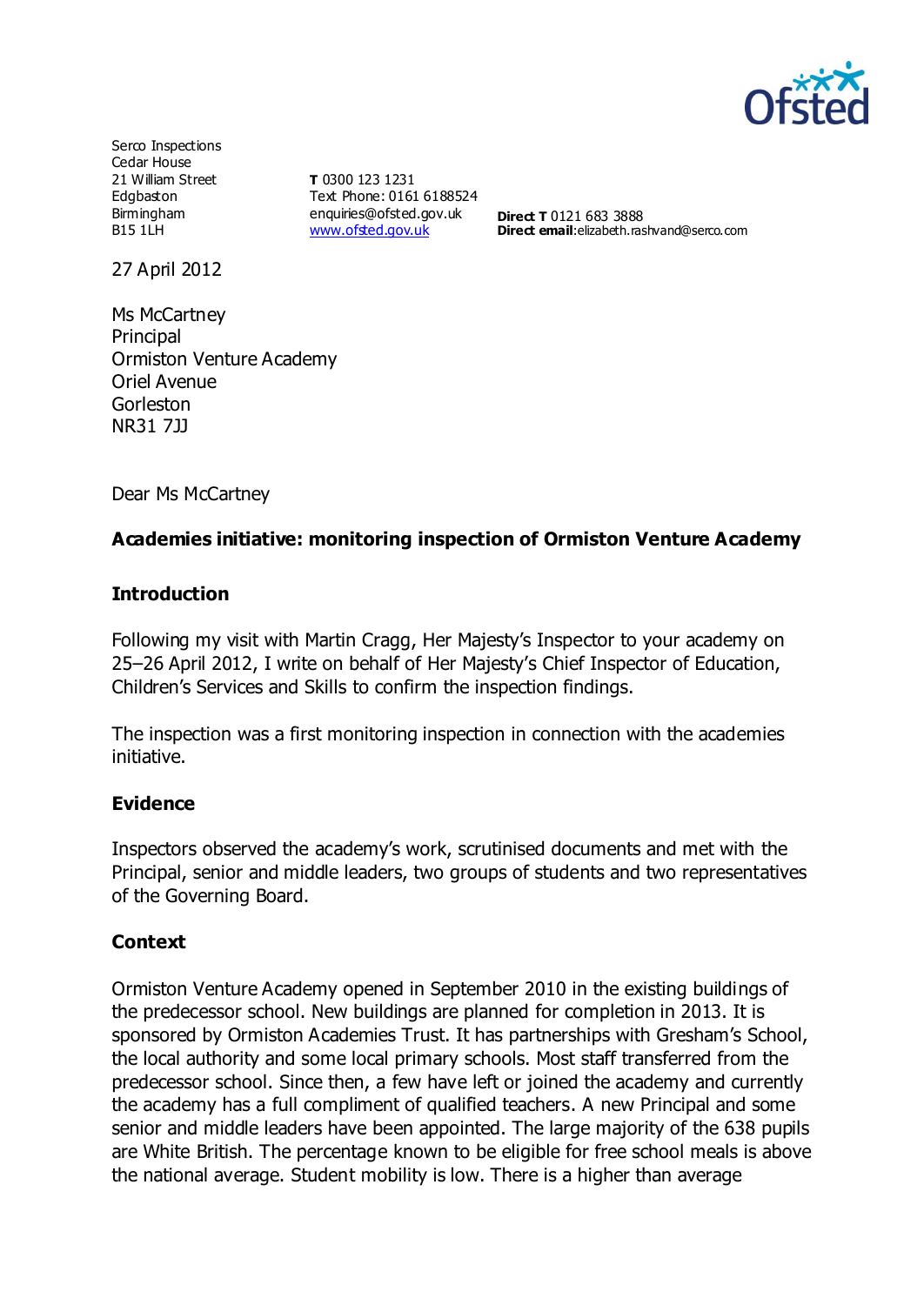

proportion of disabled students and those who have special educational needs, and these are mostly moderate learning or behavioural, emotional and social difficulties. The academy specialises in mathematics and digital media.

# **Achievement of pupils at the academy**

Standards have risen sharply since opening. In 2011 the vast majority of Year 11 students attained at least five A\* to C grades. Based on their well below average starting points and the low standards achieved in the predecessor school, this is a notable achievement. This year, students are predicted to achieve higher standards. The proportion of students attaining at least five  $A^*$  to C grades, including English and mathematics, increased to 46% in 2011, more than double the amount achieved by the predecessor school. This year, 52% of pupils have already achieved this benchmark which is above the academy's target. Senior leaders anticipate this will rise further to close to the national average after GCSE examinations later this year.

Extensive monitoring of students' progress and decisive action to personalise provision for them is ensuring that the variations between groups of students and subjects are closing quickly. Girls attained higher than boys in 2011 but strategies to engage boys in their learning have narrowed this gap considerably this year. The percentage of students known to be eligible for free school meals attaining at least five A\* to C grades including English and mathematics more than doubled in 2011. The academy's commitment to fully including disabled students and those who have special educational needs in all aspects of provision has led to the vast majority attaining five or more A\* to C grades. Results in GCSE English have risen faster than in mathematics. A renewed focus on promoting numeracy across the curriculum and showing students how to apply mathematics in everyday situations is helping to close this gap.

Changes introduced by senior leaders have generated a strong ethos based on regular attendance, hard effort and high achievement. Senior leaders have raised students' expectations and engendered a corporate willingness of staff to provide every student with the skills and qualifications for the next stage of their education, training or the work-place. A combination of improved teaching and behaviour, extensive monitoring and targeted interventions to support students at risk of underachieving has led to a rapid rise in standards. Adjustments to the curriculum are helping to reverse the legacy of low standards in science. This year, most students are expected to attain the equivalent of two  $A^*$  to C grades.

## **The quality of teaching**

Students value the quality of teaching they receive and feel that it is much better than in the predecessor school. They told inspectors that they are on-track to achieve what they are capable of because of the high expectations teachers have of them and the help and encouragement they provide. Lessons observed jointly by senior leaders and inspectors confirmed this. Classrooms were orderly, calm and purposeful. Lesson planning was thorough with clear objectives. Teachers used a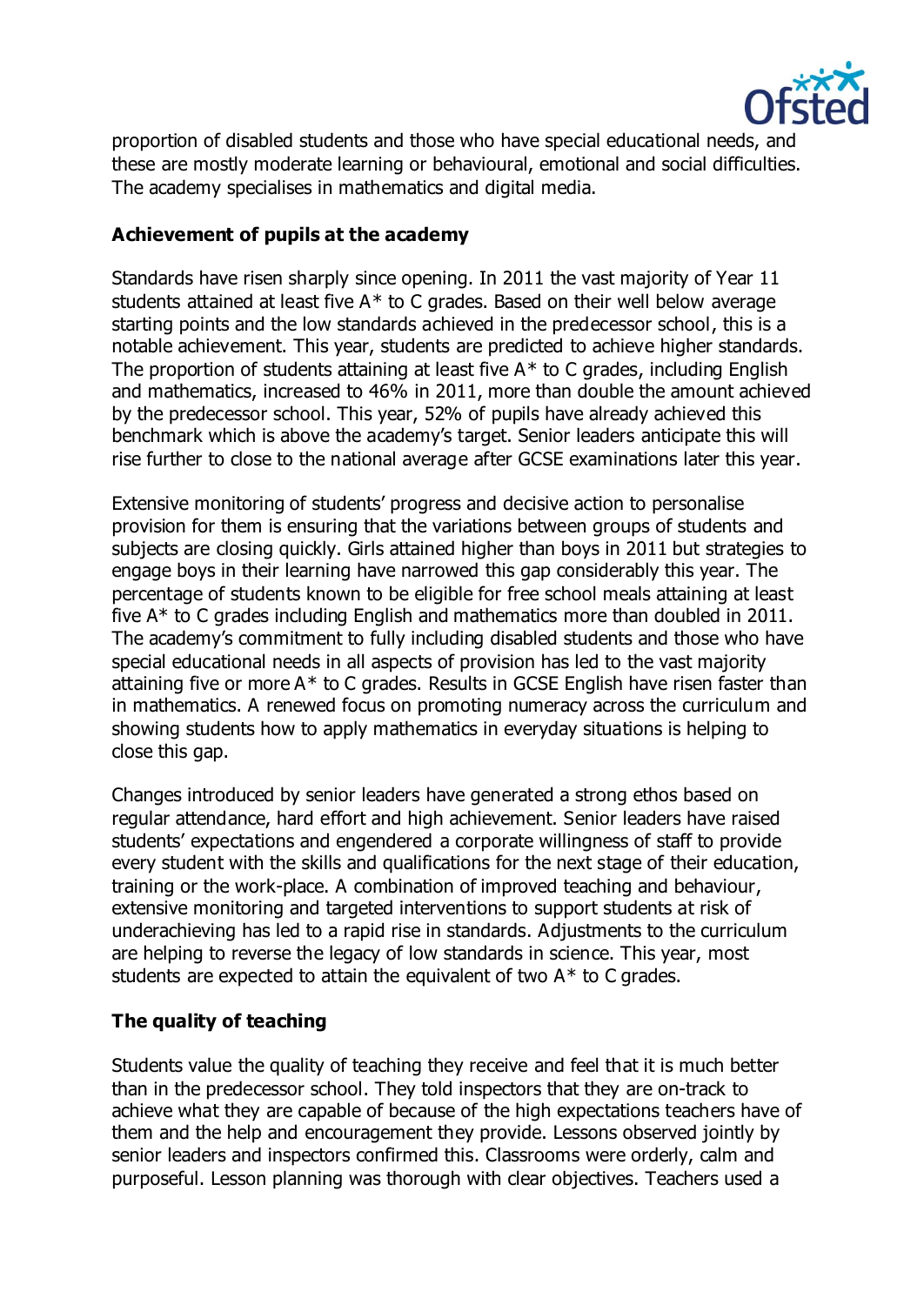

range of techniques to capture students' interest, encourage them to contribute their ideas and learn together in small groups. Students were encouraged to take an active part in practical learning tasks. Clear introductions, good pace and probing questioning helped to accelerate their learning. Teachers showed good subject knowledge. They developed good working relations with students, but not all of them planned regular opportunities for them to learn independently for extended periods of time.

Thorough assessment enabled teachers to know their students well. They used this information to plan learning outcomes matched to their different abilities but activities in lessons were often the same so all students ended up doing similar tasks. For some gifted and talented students, tasks were too easy and did not challenge them fully. Some outstanding teaching was observed. In these lessons, challenging questions were directed towards more-able students expected to attain a grade A, and other questions were pitched at a lower level for those aiming to attain a grade C. In a boys' physical education lesson, students were encouraged to lead their own learning by finding out for themselves which techniques for exchanging the relay baton were the most effective and applying them in small, competitive races.

# **Behaviour and safety of pupils**

Clear, coherent procedures to manage behaviour are firmly established. This has contributed directly to the academy's rapid improvement because students feel safe and free from all types of bullying, and teachers are not distracted by minor disruption in lessons. Student exclusions have reduced considerably this year. Students are punctual, sensible and polite. They wear their uniform with pride and adopt responsibility as prefects, councillors, team and inner college leaders. They enthused about the range of enrichment opportunities provided for them. Closer monitoring of attendance has reduced persistent absence significantly. Overall attendance is above the national average. Procedures to safeguard the welfare of students are secure.

# **The quality of leadership in and management of the academy**

Inspirational, highly effective leadership from the Principal has driven a wide range of improvements in a short period of time. Her vision and determination to raise achievement have led to much higher standards compared with the predecessor school. Ably supported by senior and middle leaders, she has reignited students' belief that they are capable of achieving success. She has won the confidence and respect of students and gained the full commitment of staff to deliver the academy's aims. She has ensured that the academy has new relations with the local community including parents and carers, and local primary schools.

A shortened Key Stage 3 curriculum and innovative pathways in Key Stage 4 are making a significant contribution to raising standards. Flexible arrangements for the early-entry and re-sitting of examinations enable students to attain what they are